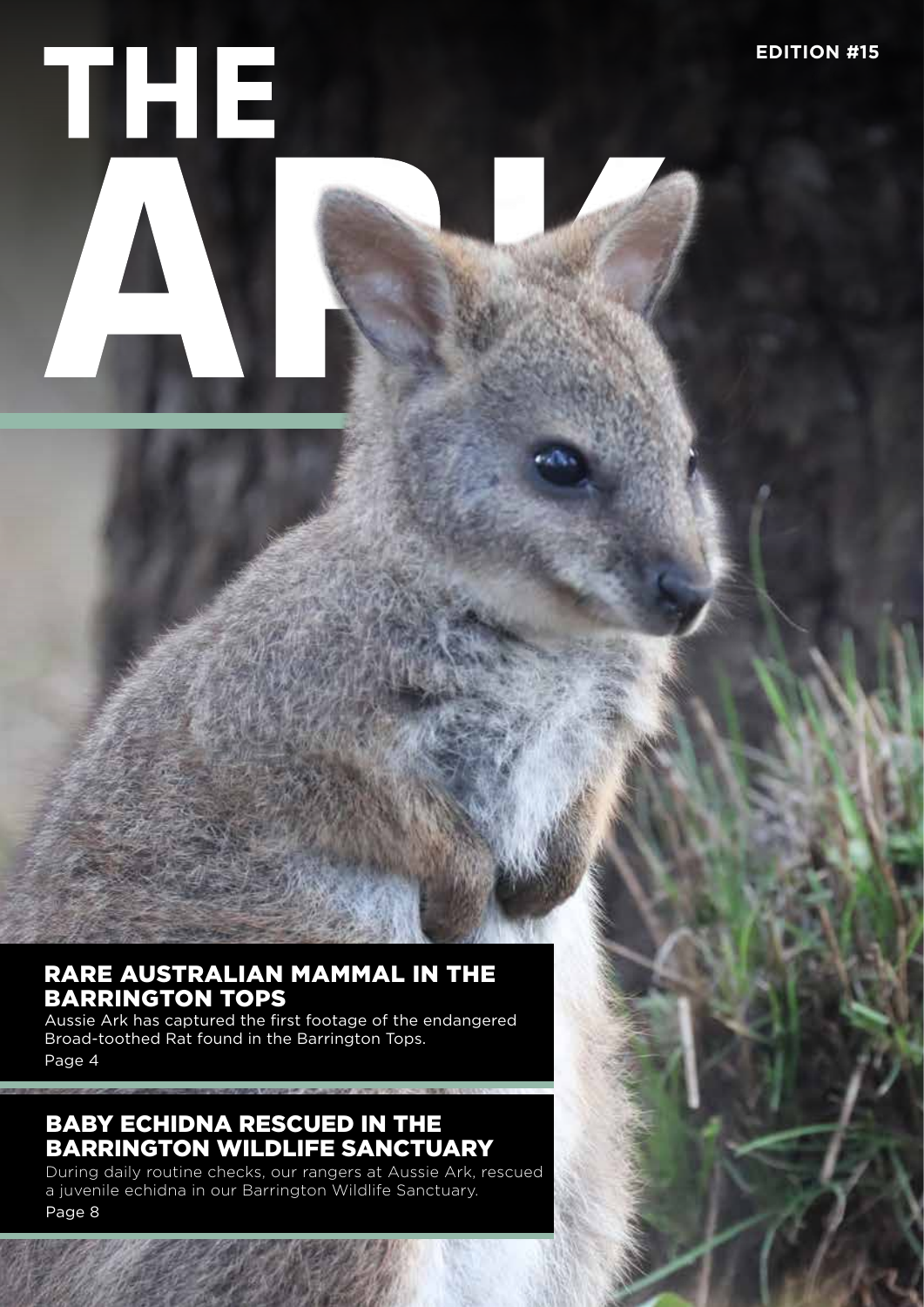# DIRECT FROM THE PRESIDENT

Yet again our Australian wildlife has been dealt another devastating blow. Floods have ripped through the east coast of New South Wales and the impacts have been devastating. We have watched in horror as lives have been lost, homes destroyed, communities ravaged, and wildlife perish. Aussie Ark's own sanctuaries were smashed. Access roads were damaged, trees fallen, fences in need of repair and devastatingly a delay in delivering conservation as we intend.

Australia's wildlife hangs in the balance. Already pushed to the extremes from the impacts of habitat destruction, pollution, weeds, climate changes and namely the impact of introduced feral predators and increase in natural disasters like the recent floods and intense bushfires prior to this, are tipping our wildlife over the edge.

It has never been more apparent to me that long term survival plans, and solutions are needed for Australia's wildlife. I am confident that Aussie Ark can continue to be that. Working with our threatened wildlife to protect their futures through mass weed and fire management, establishing insurance breeding populations, critical feral predator management and rewilding.

Our goal is simple, to protect Australian wildlife, the task though is difficult. It is one we need our entire community, our entire country to get on board with. I hope that this tax time you will consider donating to Aussie Ark, to have a lasting impact on our smallest Aussies. Every cent makes a difference, every cent helps us help them, every cent will go towards the long-term survival of Australia's unique wildlife.

As the rains begin to dry, the work continues. In fact, it ramps up. The next few years will be radical for wildlife. I am proud of Aussie Ark and our passionate team, for getting the work done and never giving up.

As always Aussie Ark is incredibly grateful to our community of supporters – our successes are shared. We are grateful for your ongoing support and belief in the Aussie Ark vision. Likewise our thanks go out to our partners without who Aussie Ark would not be where it is today - Re:wild, WildArk, Australian Reptile Park Glencore, Australian Geographic, WIRES, Volkswagen, FAME, Ellerston, Sydney Helicopters, Coles and Symbio Wildlife Park.

Big things are happening, and we are excited to have you along for the ride. Please where you can, continue to support Aussie Ark. Donate, share our message, visit us, and help us build a brighter future full of native wildlife.

Yours sincerely,

Tim Faulkner - President

Aussie Ark



VISION Creating a long-term future for Australia's threatened wildlife.

## MISSION STATEMENT

- To protect Australia's threatened species with robust insurance populations,
- To create healthy ecosystems within Aussie Ark sanctuaries and through rewilding,
- To have long-term tangible outcomes for the species in our care,
- To be a proactive, professional, transparent, and effective organisation

#### **CONTACT DETAILS**

PO Box 192, PHONE (02) 4326 5333 **EMAIL WEBSITE** www.aussieark.org.au

### **SOCIAL HANDLES**

Facebook

Instagram

Youtube Aussie Ark

**Twitter** @aussie\_ark

TikTok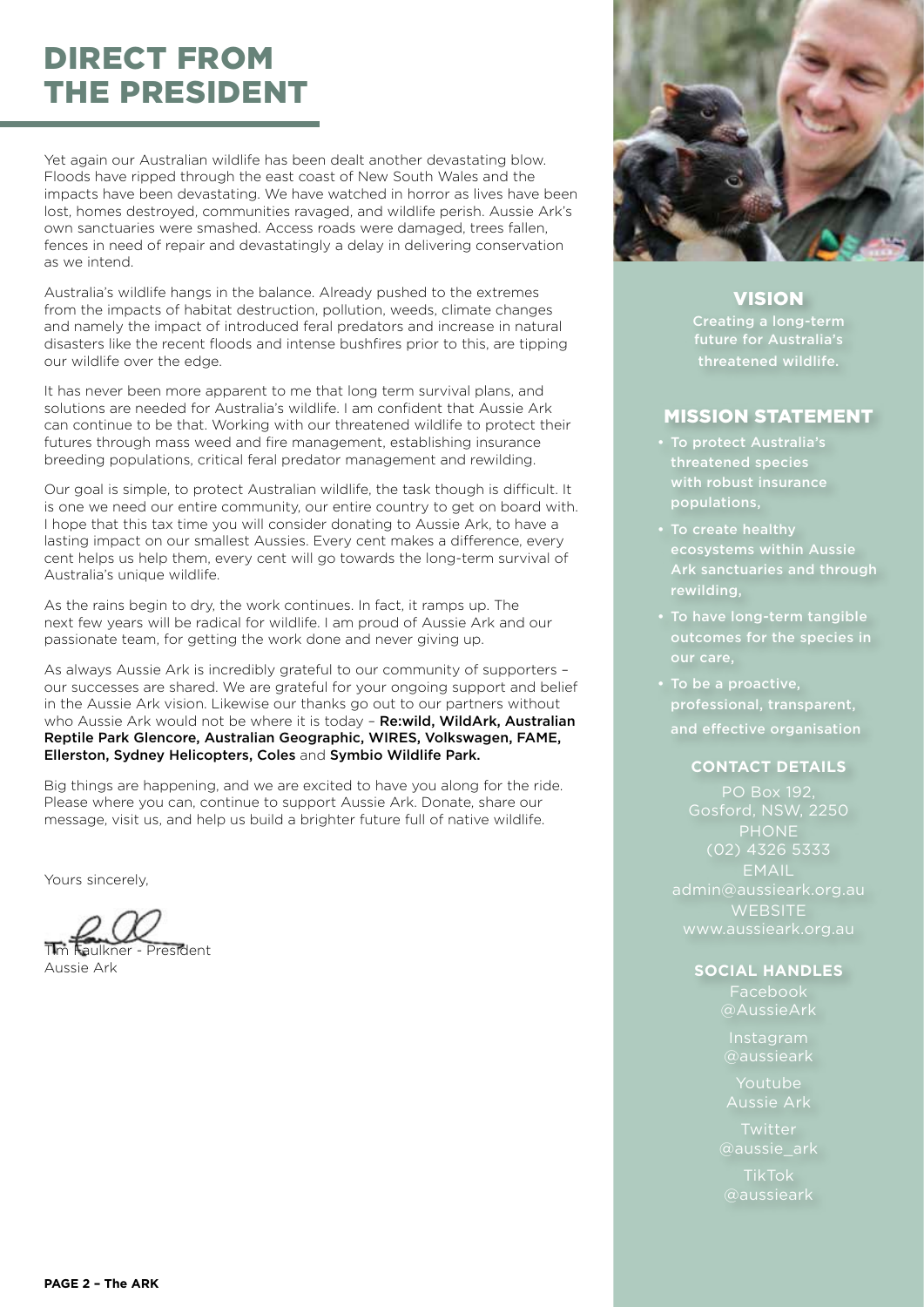# RARE IMAGES OF TASMANIAN DEVIL MATING BEHAVIOUR CAPTURED!

Rare images of Tasmanian devil breeding behaviours have been caught on camera in our Barrington Wildlife Sancturay. The images show a male Tasmanian devil latched onto the neck of the female Tasmanian devil and dragging her towards a den. This behaviour is critical in devils and happens just before they breed.

Female devils prefer to mate with the largest, most dominant males. If multiple males show up at a female's door, they will battle for the right to mate with her. Coming out on top doesn't guarantee the female's affection, he must also physically force his potential mate into submission. The male will bite the scruff of the female's neck and drag her back to his den, where they will then mate for anywhere between a few minutes to over an hour.

*"Tasmanian devil breeding is such an elusive act; they hide away in their dens and so we don't often get to see what happens. Finding these images of this behaviour on our camera in the Barrington Wildlife Sanctuary was so amazing"* 

says Kelly Davis, Aussie Ark Curator.

Breeding season for Tasmanian devils normally begins in February, and we are eager to begin checking the pouches of mother devils in June to confirm if breeding was successful. These pouch checks provide us with crucial information on the success of their breeding programs and is the highlight of the year.

Ms Davis says "Pouch checking is easily the best part of the job. It is so rewarding to see that all the hard work throughout the year has led to successful breeding and birth!"

Female Tasmanian devils have three estrous cycles, meaning if they don't get pregnant during their first cycle, they have two more tries before the breeding season is over. With the season well underway, we are looking forward to updating the community on the success of the season.

Aussie Ark's Tasmanian devil breeding program is the largest of its kind on mainland Australia, and is critical to the survival of the devil as a species as it continues to battle Devil Facial Tumour Disease in Tasmania.

You can support our Tasmanian devil breeding this tax time by donating or adopting a Tasmanian devil today! Head to aussieark.org.au/ donate to learn more!

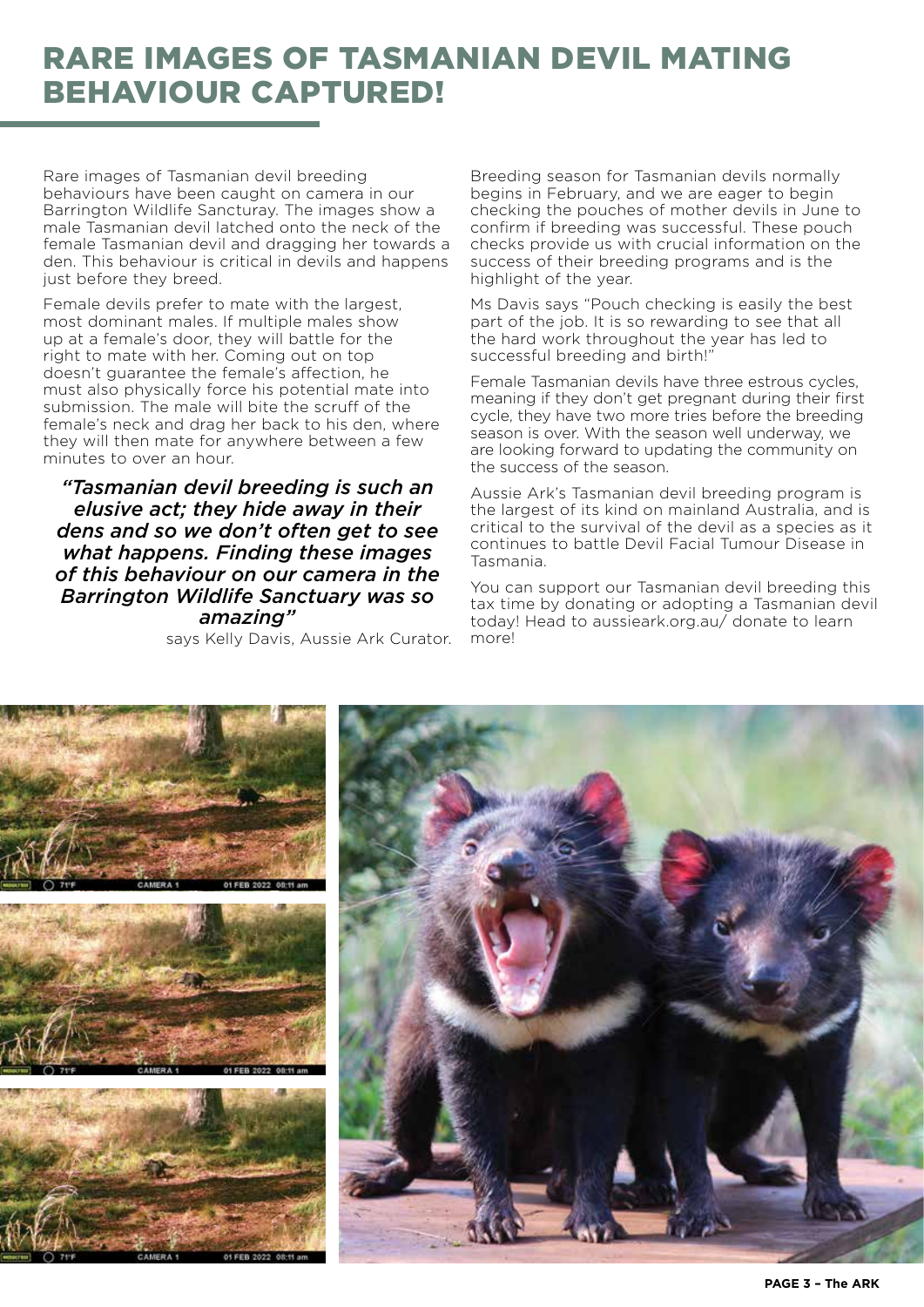# AUSSIE ARK RANGERS RESCUE BABY ECHIDNA IN THEIR BARRINGTON WILDLIFE SANCTUARY

During daily routine checks, our rangers at Aussie Ark, rescued a juvenile echidna in our Barrington Wildlife Sanctuary. Ranger Dean was concerned when he saw the little echidna by himself roaming around in the open sanctuary looking lost and confused, so he brought the little echidna in for an overall health check to monitor for any injuries or concerns.

Whilst Aussie Ark's rangers were performing the health check on the echidna, they noticed a tick on the echidna's head. Though ticks can have a negative effect on humans and domestic pets, for an animal such as the echidna who has evolved naturally alongside these being one of the most common hosts, they have built a stronger resistance against them over time.

We removed this tick and weighed the little echidna during our health check. The young echidna is a healthy 888.5 grams, which indicates that it is around 1 year old and has only come out of the den within the last month or two. After the health check was performed, the little echidna was released back into our Barrington Wildlife Sanctuary.

## *"It is not only Aussie Ark animals that prosper in our Barrington Wildlife Sanctuary, it is also the natives such as this little echidna, who also call this place home."*

Hayley Shute, Conservation manager at Aussie Ark says

"Lucky for this little guy we were able to remove the tick from his head, check his overall health and dry him off. Now that the rain has subsided a little up here, he has been returned to the Barrington Wildlife Sanctuary" She continues.

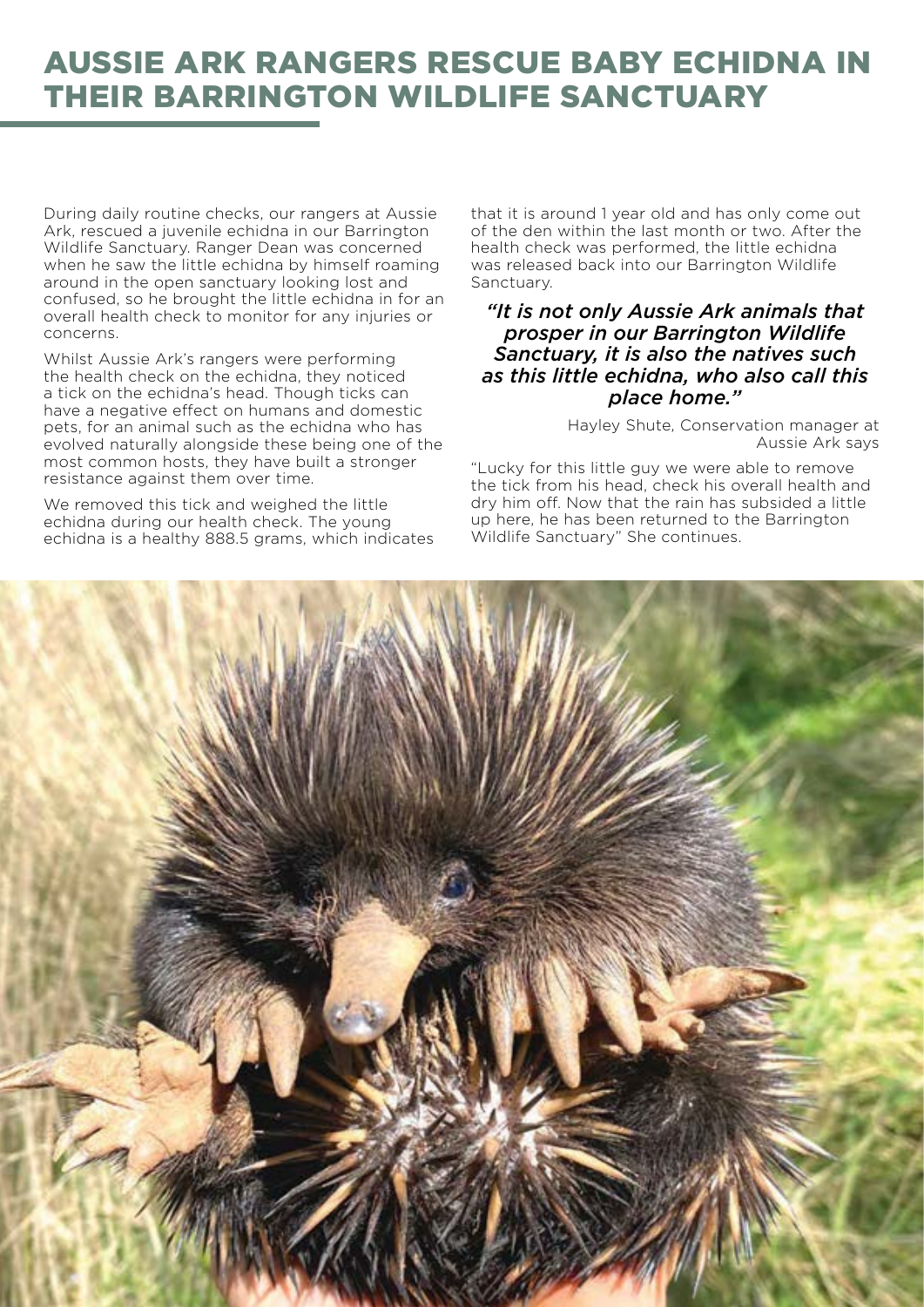

Ticks are most active during periods of high humidity, especially after rain causing an increase of native animals being affected. Due to many species being under the stress of torrential rain and floods in this current time, species such as the echidna can be at a higher risk of ticks causing long term damage.

The Barrington Wildlife Sanctuary, which was officially opened in 2020 was created by Aussie Ark and encloses over 400 hectares of bushland that has been managed to remove feral predators and herbivores. We aim to protect and preserve the habitat within the sanctuary through the removal of noxious weeds, habitat augmentation and the return of lost species.

Aussie Ark is a stronghold for species like the echidna and the abundance of wildlife found in the heritage listed Barrington tops. A lot of these species are endemic, which means you won't find them anywhere in the world, and some of them you will only find in the Barrington tops which makes Aussie Ark a very important place for these animals to call home.

Echidnas are subject to many different threats such as predation from ferals including cats and foxes, habitat loss from land clearing and development and casualties from road incidents but a major threat affecting echidnas are the natural disasters Australia has been experiencing. Between bushfires and the current floods many echidnas have lost their lives from the quick rising waters which have resulted in flooded burrows and habitat loss.

Our mission is to create a long-term future for Australian wildlife. Please give today to help our wildlife survive these devastating floods. Your donation will help us help them.





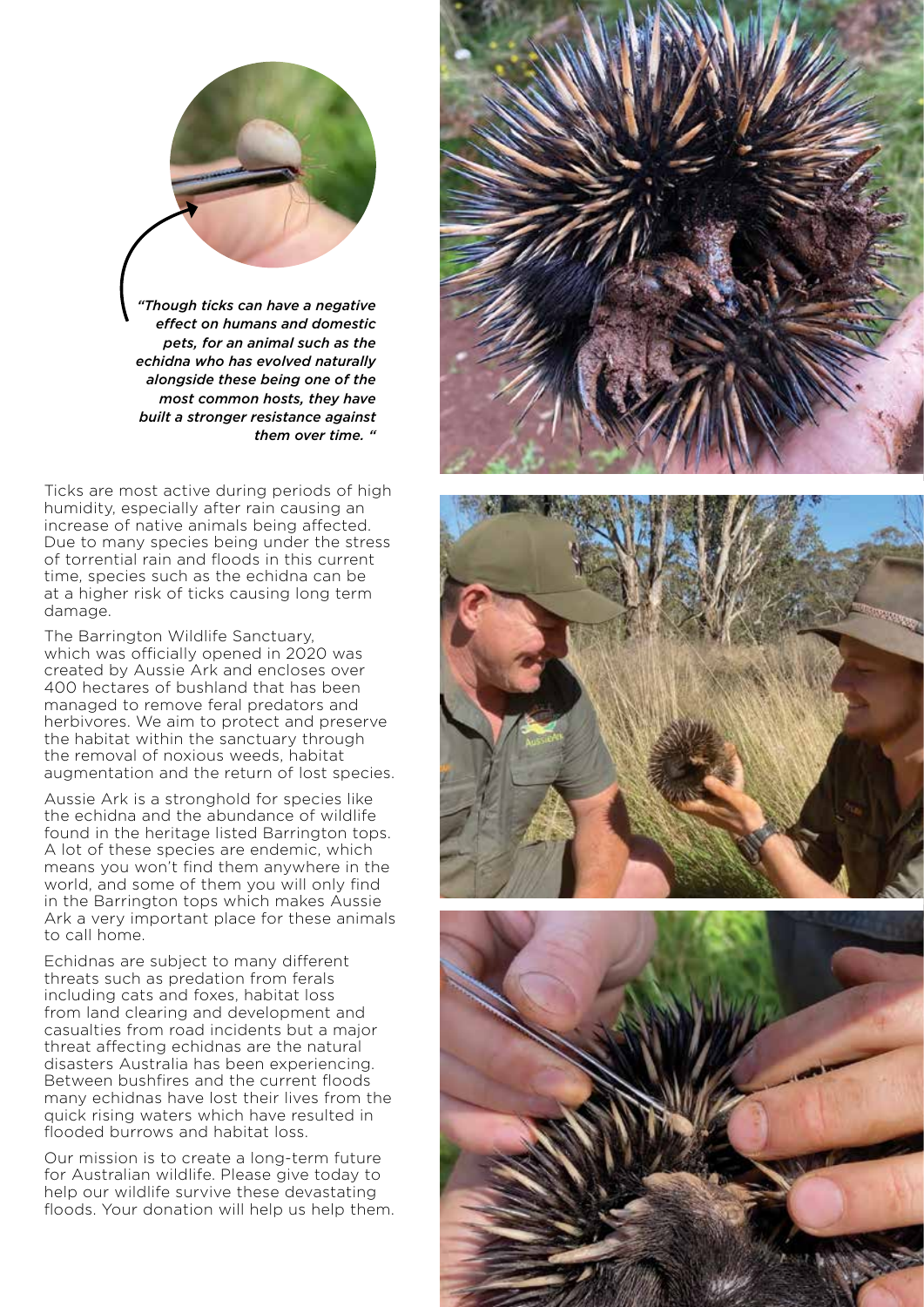# PLANTING FOR THE FUTURE - AN AMBITIOUS CAMPAIGN TO PLANT

Aussie Ark, WildArk and Rewild in partnership with the Australian Reptile Park, have launched an ambitious campaign to plant 100,000 trees throughout our Mongo Valley and Barrington Wildlife Sanctuaries. The trees will be planted as part of the organisations broad scale plan to rehabilitate and rewild the east coast of New South Wales.

The organisations are calling on Aussies to consider their environmental footprint and 'purchase' enough trees to neutralise their carbon footprint. It is estimated that the average Australian has a carbon footprint of about 15 tonnes of CO2 per year Trees remove or 'sequester' carbon dioxide from the atmosphere and convert it into organic carbon as they grow – storing it in their trunks, stems, leaves and roots. Approximately half the dry weight of a tree's biomass is carbon.

Australia has the worst extinction rate on earth and is one of the worst developed countries in the world for broadscale deforestation. We have cleared nearly 50% our forests in just 200 years. Broadscale deforestation is just one of the many threats facing our wildlife, and why projects like Aussie Ark's are critical to the longterm survival of Australia's unique wildlife.

*"Australia is one of the most important nations on Earth for biodiversity. It is one of only 17 'megadiverse' nations and is home to more species than any other developed country on earth. Most of Australia's wildlife is found nowhere else in the world."* 

Aussie Ark director, Liz Gabriel

"Yet it is disappearing. We must rebuild their habitats and address the threats facing them to ensure our children, and their children, have a world full of wildlife to enjoy and protect"

 "Ecosystems globally are being degraded at an alarming rate, including in Australia. Native wildlife has suffered enormously through ongoing habitat destruction and the catastrophic bushfires. It is up to all of us to take action and start rebuilding habitat so that our precious wildlife have somewhere to call home," said Kirstin Scholtz General Manager of WildArk.

For just \$5, Aussie's can purchase a tree to be planted, helping to rebuild the habitats of our endangered wildlife to be released to. For an additional \$3.50 per tree, you can provide 12 months of maintenance support for the tree, allowing for the management of weeds and undergrowth.

Donate today and help Aussie Ark achieve their goal of 100,000 trees in the ground! Do it for our wildlife and our planet. Head to **aussieark.org.au** to help!

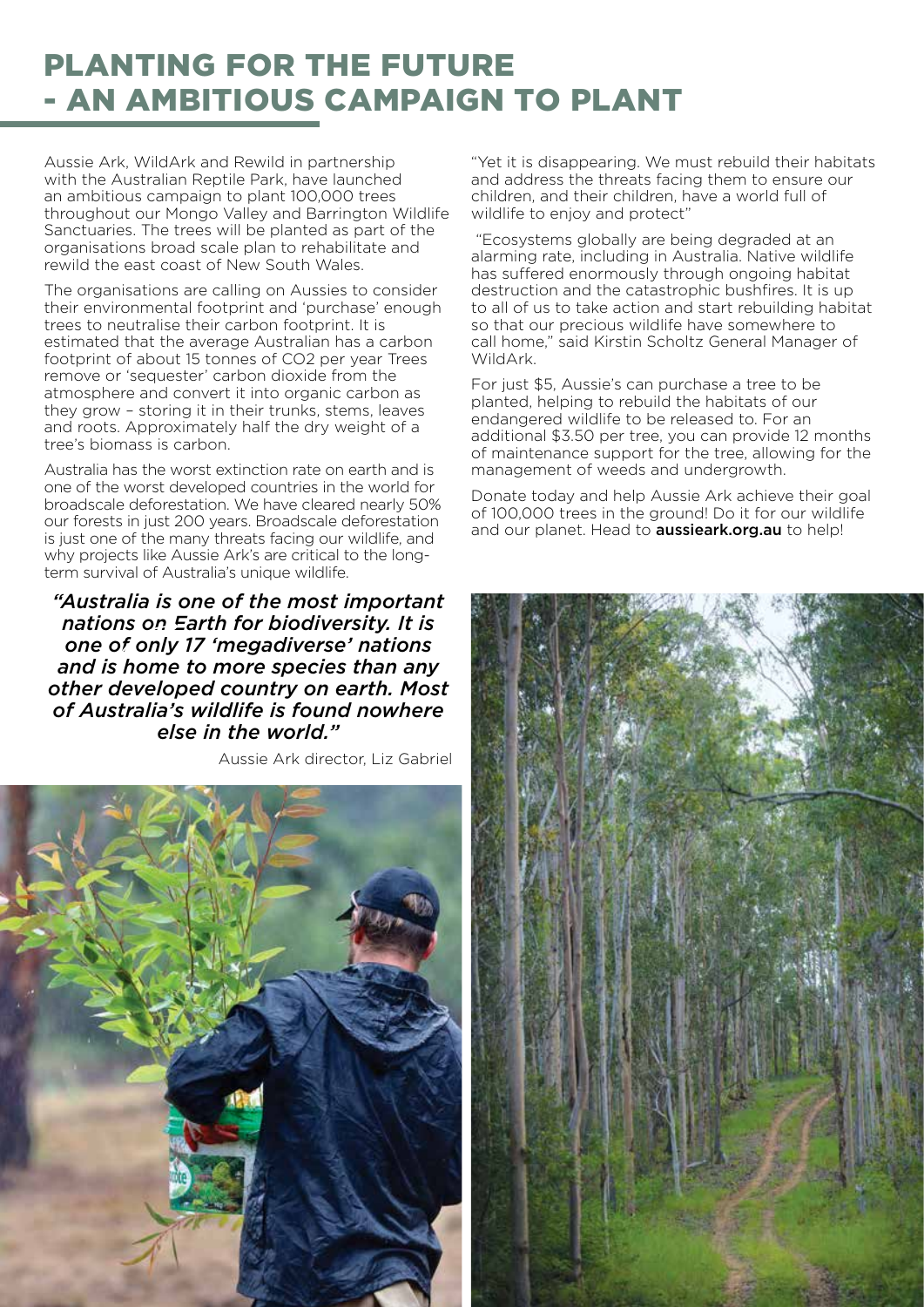We must rebuild their habitats and address the threats facing them to ensure our children, and their children have a world full of wildlife to enjoy and protect

**PAGE 7 – The ARK**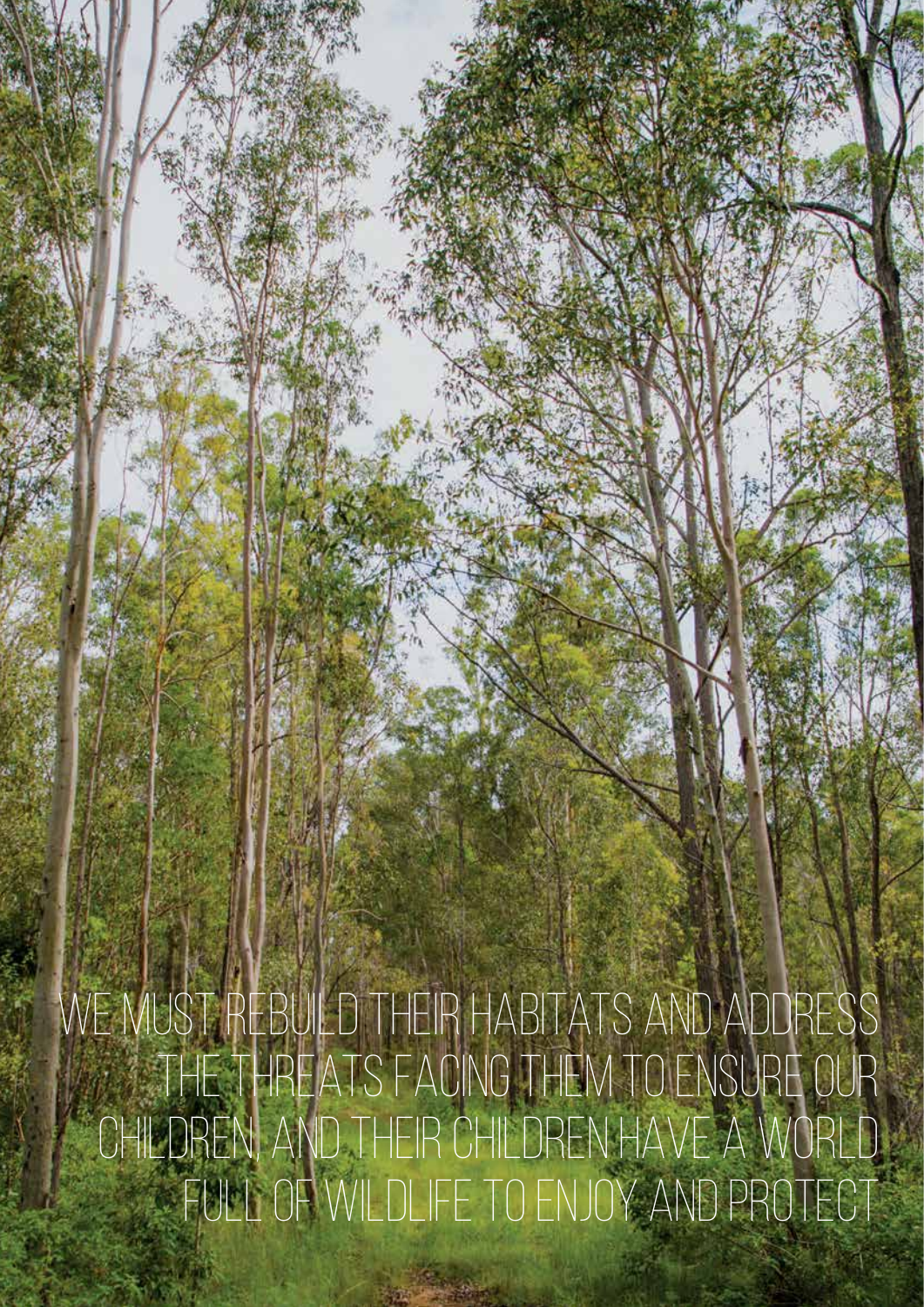# WHERE HAS OUR WILDLIFE GONE?

Australia is one of the most important nations on Earth for biodiversity. It is one of only 17 'megadiverse' nations and is home to more species than any other developed country on earth. Most of Australia's wildlife is found nowhere else in the world. In fact, 87 per cent of our mammal species, 93 percent of reptiles, 94 per cent of frogs and 45 per cent of our bird species are found only in Australia.

Yet Australia has the worst extinction rate on earth and is one of the worst developed countries in the world for broadscale deforestation. We have cleared nearly 50% our forests in just 200 years.

Let's take a look at Australia and its lands…

Without Alaska and Hawaii, Australia is roughly the same size as the USA coming in at 7,682,300 km sq, yet nearly 40% of Australia's land is uninhabitable. In fact, 80% of Australia's population live within kilometres of the coast. Since 1750 Australia has lost 27% of our rainforest, 19% of open forest, 11% of woodland forest and 28% of mallee forest. However, Australia leads the list of countries with the most national parks by an incredible distance, home to over 600 national parks – Second place goes to Thailand with just 175 protected areas.

Despite these National Parks, Australia's extinction crisis continues. What makes Australia different from countries like Borneo? Both countries have had significant habitat fragmentation due to deforestation. Although Borneo has threatened species thanks to poachers and logging, they've had very few extinctions. The main risk to their survival is loss of habitat. It is the same in North America. Where there are National Parks and sanctuaries, you do not see extinctions. The same cannot be said for Australia.

## Why?

The answer? Wallace's Line.

Wallace's Line is the faunal boundary line drawn in 1859 by the Welsh naturalist and cofounder of the theory of evolution, Alfred Russel Wallace. The naturalist spent much of his time exploring the far corners of the world, including Southeast Asia, Papua New Guinea, and West Papua. After observing the biogeography of Australasia, he reported that on one side of the boundary line in countries like Indonesia and Thailand you can find animals such as placental mammals such as primates, dogs, and cats. But on the other side in countries such as Australia you only find marsupials and monotremes.

The deeply varied Geography of these islands made it impossible for Australia's unique wildlife to make it beyond our island home. This isolation allowed for the unique evolution of our iconic wildlife. Think the duck-billed platypus, Frill-neck Lizards and flightless birds!

Isolation afforded our wildlife safety, until the world became smaller and European settlement brought the onslaught of feral foxes, cats, cattle, horses, rabbits, sheep and rodents.

While the rest of the world had spent thousands of years evolving, Australia's fauna had not.

And so began the dramatic decline of Australia's

wildlife…. One that is still being felt today. The introduction of placental mammals, that had evolved over hundreds of years and travelled to every continent on Earth (except Australia) are simply too smart for Australia's marsupials and monotremes.

Consider this. A fox is half the size of a devil, but its brain is three times bigger! Up until the arrival of placental mammals, Tasmanian devils got away with being somewhat clumsy, opportunistic predators.

Australia is often described as a remote and rugged, intact island paradise of pristine bushland. While it fits the remote and rugged category, it is certainly not pristine or intact. European colonisation and the introduction of feral predators has left an entire continent of defenceless native wildlife vulnerable.

Additionally, the introduction of hooved animals, rabbits and rodents have caused irreparable damage to fragile habitats and ecosystems. An example includes Feral Horses in the Barrington Tops National Parks. The impact of their hooves on our sphagnum and peat moss and on the endemic wildlife that call those places home is catastrophic. It is a delicate landscape to begin with, but the presence of wild horses is making it near impossible for our native flora and fauna to survive.

It just 200 years a plague of ferals have overtaken Australia and the consequences have been dire.

Despite it all, there is something that can be done. Something that we can do.

Aussie Ark is forging ahead with a new model of conservation in Australia. Safe guarding vulnerable species from extinction through radical breeding programs, and returning them home…. To the wild.

We need to see more public and private partnerships for the greater good of our wildlife. It is uniquely ours and no one else is going to protect it for us. We need the financial support of Australia to protect all Australians.

The future is grim, but it does not have to be. We can make a change, make a difference, make Australia wild again.

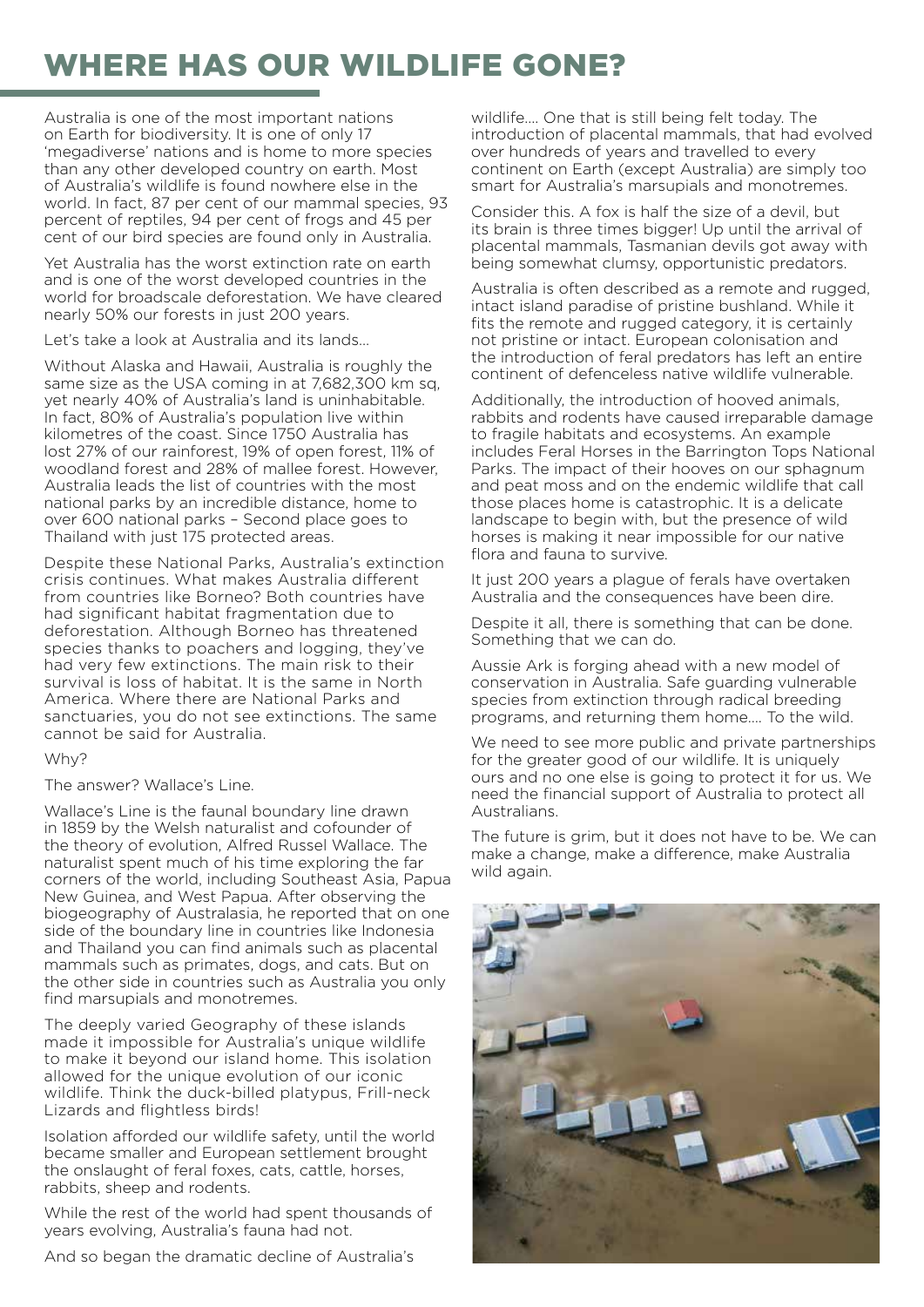"It's a delicate landscape to begin with, but the presence of wild horses is making it near impossible for our native flora and fauna to survive."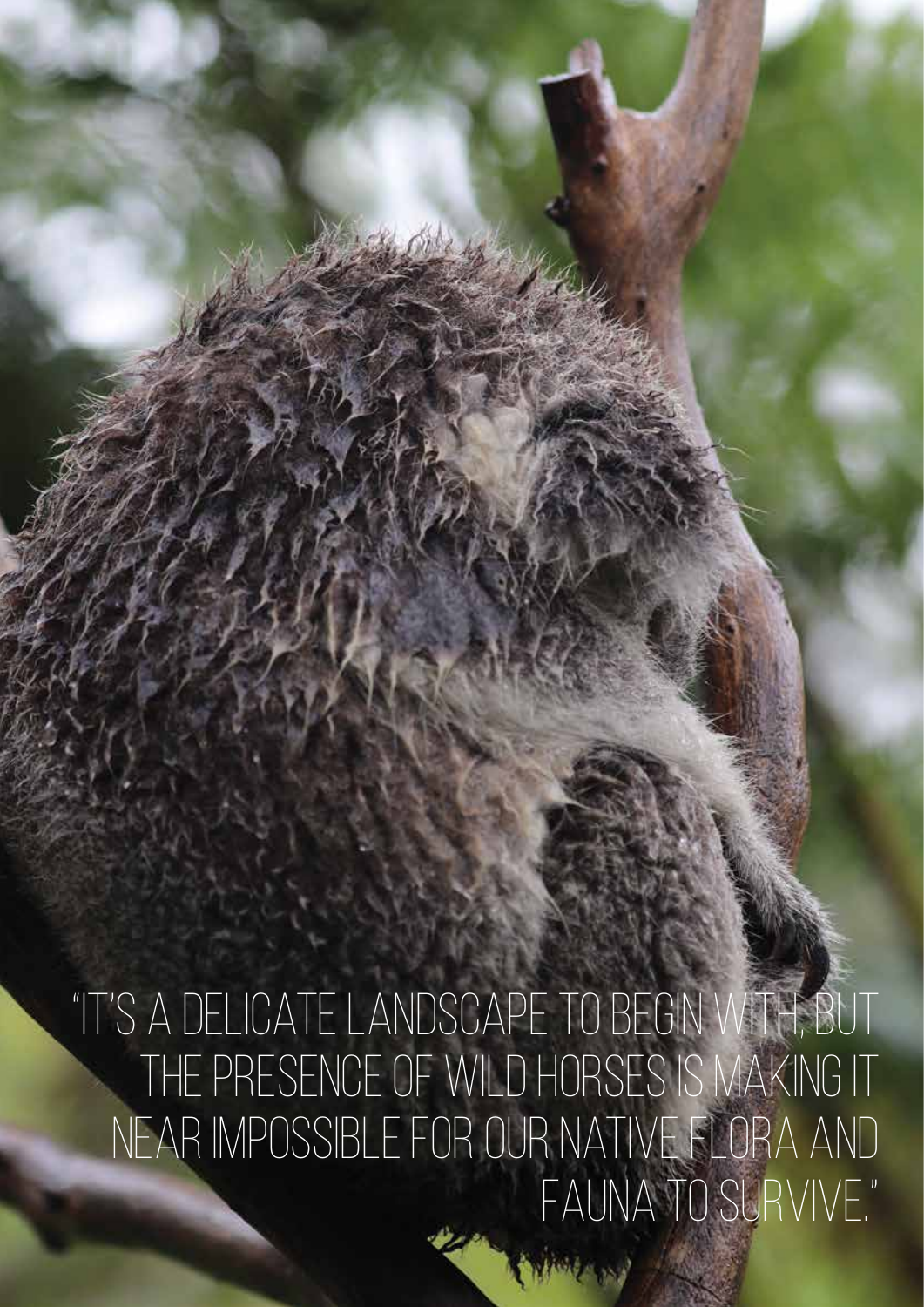# WHAT'S ON AT THE ARK! - COME AND VISIT US

**'One person can make a difference and evervone should try'** - John F Kennedy



## STAY WITH US!

Come and enjoy a 2 night stay with us at Devils Retreat or Quoll Cottage! With all of the essentials to ensure a relaxing getaway in the mountains, you'll find yourself wishing to stay longer! Join us for a once-in-a-lifetime experience that you'll remember for years to come. Your stay also includes our "Devils in the Wild" tour – a 2.5 hour walking tour of the Aussie Ark facility.

What are you waiting you for? Head to www.aussieark.org.au or contact us via phone 02 4326 5333 or email admin@aussieark.org.au for more information.

## DEVIL'S IN THE WILD TOUR

Want to get up close with our devils? Well, now you can!

Devils in the Wild tour is a 2.5 hour fully escorted tour led by one of our Aussie Ark Rangers and starts off with an introduction of the project and the Tasmanian devil over morning tea at our Interpretation centre.

You will be privy to enter a huge free-range enclosure and experience a rare opportunity to really get up close and personal in the devils natural enclosure to witness a communal feed that encourages wild behaviour.

To book visit www.aussieark.org.au





# SUPPORT AUSSIE ARK TODAY!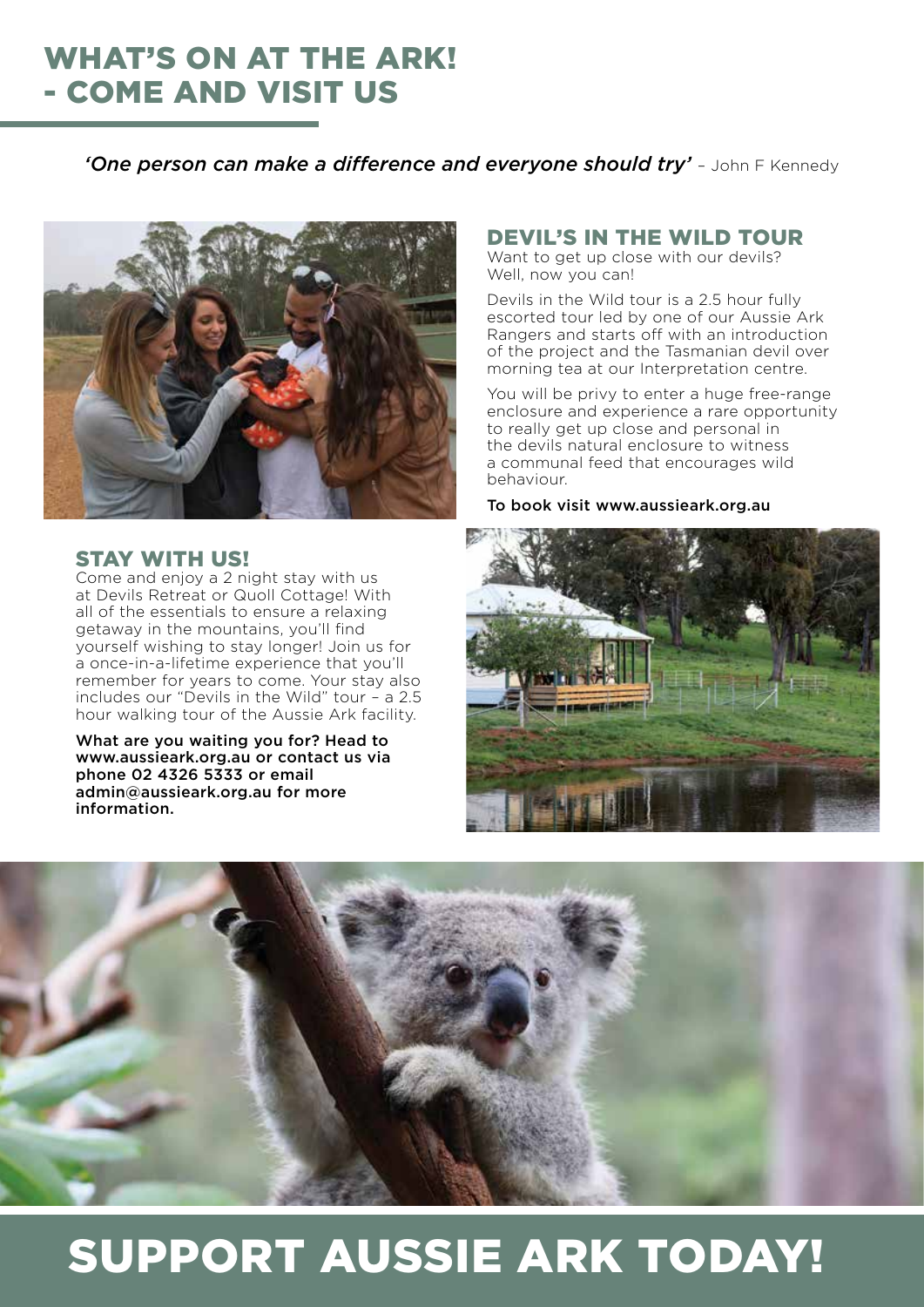

## **Re:wild**

Saving wildlife species from extinction is the driving force behind Re:wild, working with partners such as Aussie Ark, to ensure species are around for generations to come. Re:wild has built its success upon a foundation of excellence in Exploration, Research and Conservation. Re:wild's three key goals are; Save Species, Protect Wildlands and Build Capacity.



#### **WildArk**

WildArk's mission is to promote and support activities that educate, enable, provide resources or inspire humanity to sustainably conserve, protect or restore the environment and the world's ecosystems, natural resources, wildlife and wild places.



# AUSSIEARK.ORG.AU